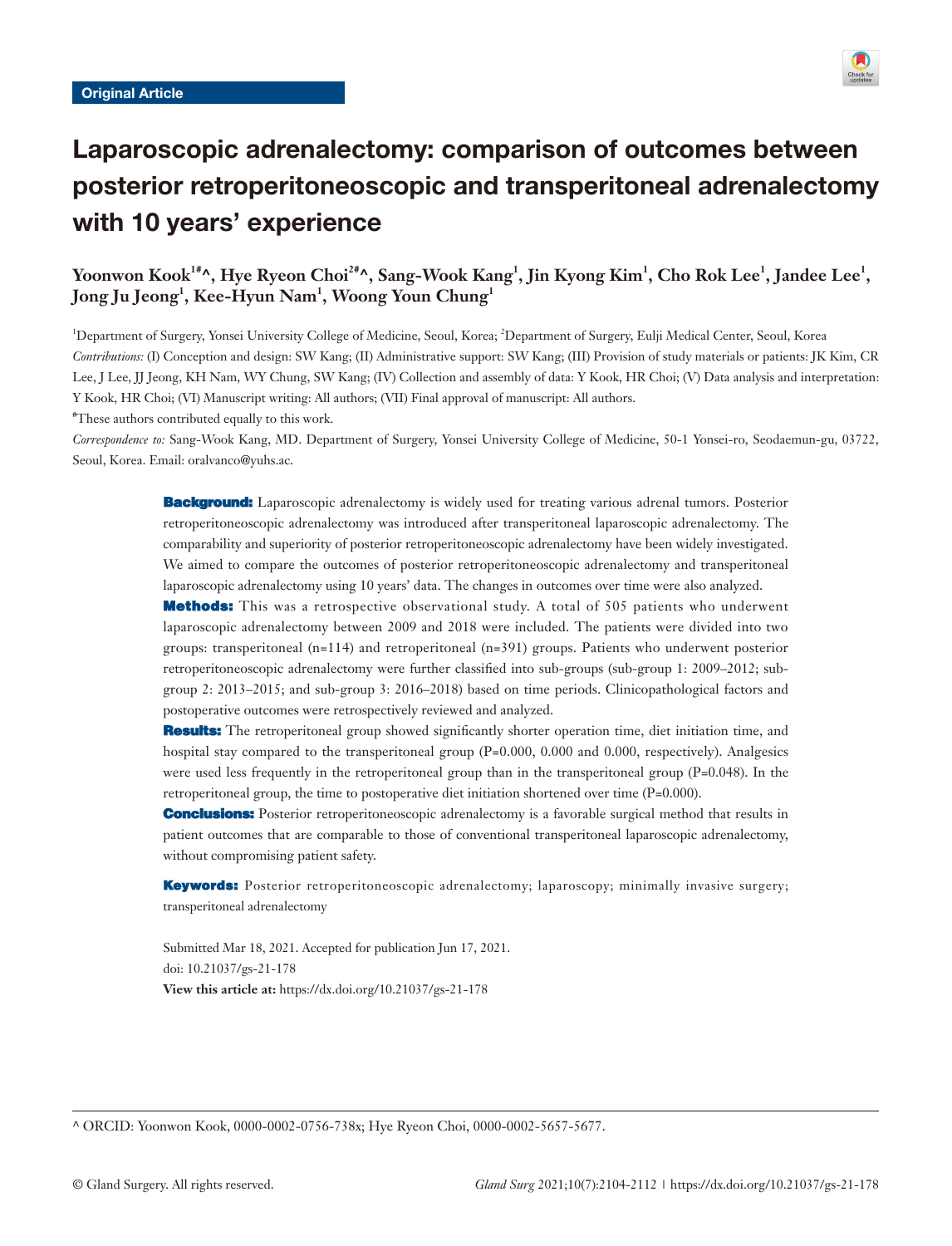#### Introduction

Adrenalectomy is indicated for various pathologic conditions of the adrenal glands. Since minimally invasive adrenalectomy using laparoscopy was introduced in 1992 by Gagner *et al.* (1), its feasibility has been investigated widely (2-5). Its advantages over open adrenalectomy include less postoperative pain and ileus, faster convalescence, and better cosmesis; hence, laparoscopic adrenalectomy has become the gold standard of treatment for most benign adrenal masses and even small malignant tumors (6,7). The transperitoneal method is used conventionally to approach the adrenal glands, which allows for a familiar and large operating field (8). Based on the retroperitoneal location of the adrenal glands, Walz *et al.* introduced posterior retroperitoneoscopic adrenalectomy (PRA), which has been reported as a safe and effective technique (9). Many authors have compared laparoscopic transperitoneal adrenalectomy (TPA) and PRA and reported comparable or superior outcomes with PRA. In addition, PRA permits direct visualization of the adrenal glands without mobilizing adjacent organs (8,10,11). In South Korea, the first successful PRA was performed in Yonsei university medical center in 2009; subsequently, the center adopted the method and reported the feasibility of PRA compared to that of TPA (12). As the institution that first started PRA in South Korea, we summarized the results of laparoscopic adrenalectomy performed over the past 10 years in our center. We also analyzed the changes in PRA outcomes over time. We present the following article in accordance with the STROBE reporting checklist (available at [https://](https://dx.doi.org/10.21037/gs-21-178) [dx.doi.org/10.21037/gs-21-178\)](https://dx.doi.org/10.21037/gs-21-178).

# **Methods**

This was a retrospective observational study. Data of patients (n=580) who underwent laparoscopic adrenalectomy from January 2009 to June 2018 were collected. After the exclusion of cases involving concomitant operations (n=56), bilateral adrenalectomy (n=12), secondary operations in patients with a history of adrenalectomy (n=3), robotassisted surgery (n=3), and non-minimally invasive open adrenalectomy (n=1), 505 patients who underwent minimally invasive adrenalectomy were included (*Figure 1*).

The patients were divided into two groups based on the approach used: transperitoneal (TPA, n=114) and retroperitoneal (PRA, n=391) groups. Patients who underwent PRA were further classified into three sub-

groups based on time periods to determine if the outcomes changed over time. Clinicopathological factors, operative time, and postoperative outcomes including estimated blood loss, timing of postoperative diet initiation, postoperative hospital stay, and postoperative analgesic use were analyzed. Changes in surgical case selection over time in PRA group were also analyzed.

TPA was first performed in 2001 in our center. Since the first PRA was performed in 2009, it has become the default operating technique for adrenalectomy. However, in case of large mass or left side tumor, TPA was preferred in early period. The indications for PRA has been widened over time, TPA is now performed only in large tumor >6 cm. All operations were performed by 5 experienced endocrine surgeons.

#### *Operation methods*

The surgical techniques for TPA and PRA were same way as previously published studies in our institution (12). Briefly, TPA is performed with a patient positioned in a lateral decubitus position, while operation bed is flexed at the level of the iliac crest. Three accesses are made at 2 cm below subcostal margin regardless of the right or left adrenal gland. For the left adrenal gland, the spleen and pancreatic tail are mobilized, and for the right adrenal gland, the right lobe of the liver is mobilized to expose the adrenal gland and inferior vena cava. Adrenal gland is then detached from the kidney and retroperitoneal soft tissue. The central vein of the adrenal gland is usually clipped and all feeding vessels are ligated with energy device and divided. The adrenal gland is then retrieved.

In PRA, patient is placed prone in the jackknife position. Three accesses are made below the lowest tip of the  $12<sup>th</sup>$  rib. After creating the working space using  $CO<sub>2</sub>$  insufflation, Gerota's fascia is opened, and the kidney upper pole is mobilized to expose the adrenal gland. Adrenal gland is dissected from surrounding adipose tissue. After medial isolation of the adrenal central vein, the vessel is ligated. The gland is placed in an endopouch and retrieved.

#### *Outcomes*

Estimated blood loss was calculated by subtracting the amount of saline used to irrigation from the total volume drained within the suction bottle, after the operation. Gauze was not used during laparoscopic operation.

Regular oral NSAIDs were routinely prescribed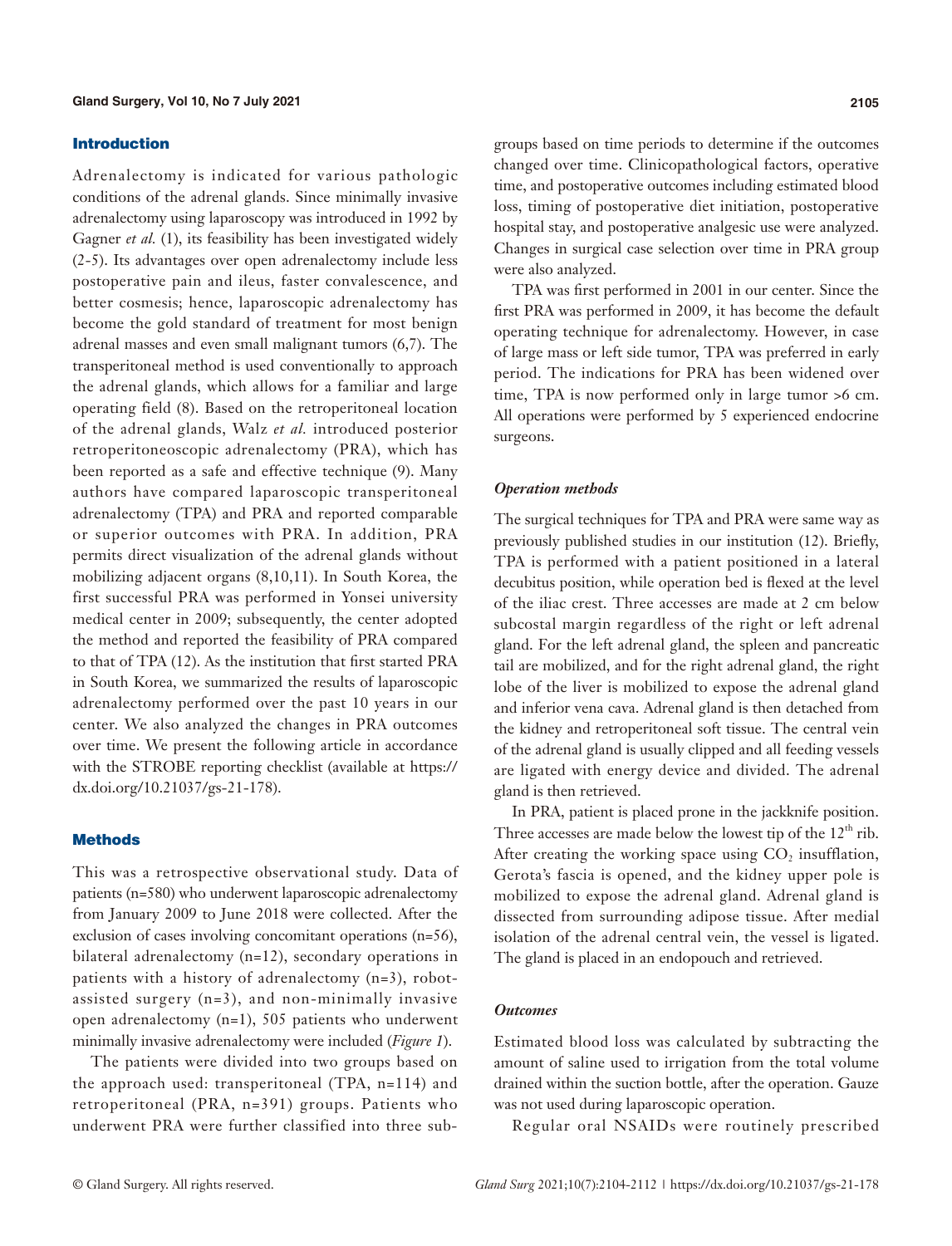

Figure 1 Flow chart of inclusion of the study sample.

to patients during hospitalization. In case that patient complained of numerical rating scale (NRS) >4 pain despite taking oral analgesics, 1 ample of intravascular (IV) or intramuscular (IM) pethidine was prescribed. The method of injecting analgesics was determined by whether the patient had previous IV line or not. Pain was re-evaluated 30 minutes to 1 hour after injection. If the pain had not been subsided after the pethidine injection, 1 ample of IV or IM tramadol was prescribed alternately. The minimum interval for each drug was 4 hours. The number of pethidine and tramadol usage was analyzed in this study.

Abdominal X-ray or CT were not routinely checked after surgery. Patients were allowed to drink 2 hours after surgery and to eat soft diet from the evening of the day of surgery, either in TPA or PRA cases. In case of difficult

operation due to adhesion or large mass, patients got their first meal on the first day after surgery. The difficulty of the operation was determined by the operator, generally based on the 'laparoscopic' operation time >1 hour.

Data were described as 'mean, range' except for operative time (mean ± standard deviation).

#### *Statistical analysis*

Chi-squared and Fisher's exact tests were used to compare categorical data. For continuous data, analysis of variance and Kruskal-Wallis tests were used. All data were analysed with IBM SPSS Statistics ver. 22.0 (IBM, Armonk, NY, USA). A P value <0.05 was considered statistically significant.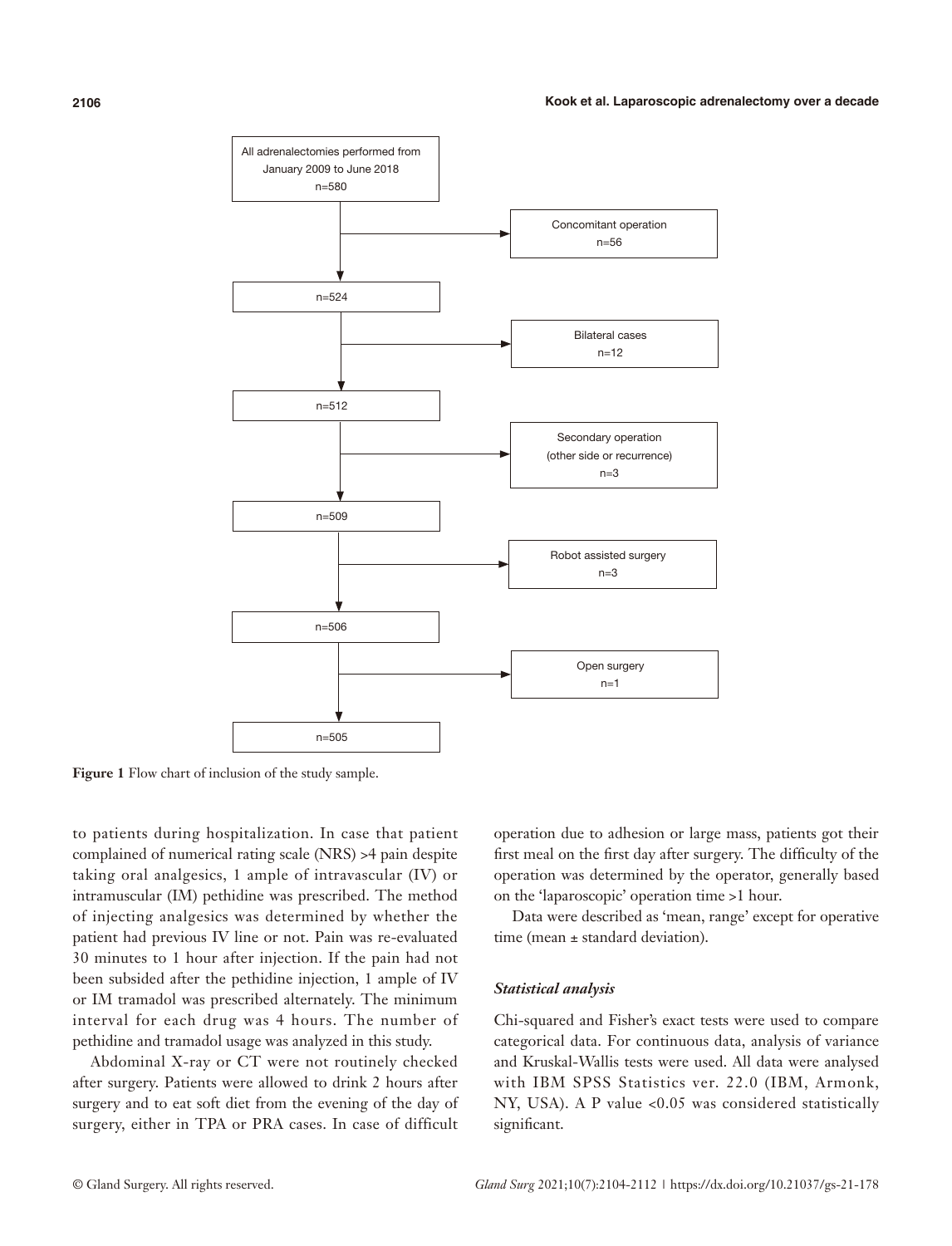#### **Gland Surgery, Vol 10, No 7 July 2021 2107**

**Table 1** Baseline characteristics of patients who underwent surgery using the transperitoneal and retroperitoneal approaches

|                                   | Total            | Transperitoneal  | Retroperitoneal   | P value  |
|-----------------------------------|------------------|------------------|-------------------|----------|
| Number of cases                   | 505              | 114              | 391               |          |
| Mean age (years)                  | 47.57±12.83      | 47.73±13.02      | $47.53 \pm 12.79$ | 0.884    |
| Sex (male: female)                | 188:377          | 37:77            | 151:240           | 0.231    |
| BMI ( $kg/m2$ )                   | $24.72 \pm 4.06$ | $24.20 \pm 3.58$ | $24.87 + 4.18$    | 0.092    |
| Operation side (right:left)       | 214:291          | 35:79            | 179:212           | $0.004*$ |
| Diagnosis (number of cases)       |                  |                  |                   | $0.001*$ |
| Hyperaldosteronism                | 157              | 25               | 132               |          |
| Pheochromocytoma                  | 83               | 29               | 54                |          |
| Cushing's syndrome                | 109              | 15               | 94                |          |
| Non-functioning incidentaloma     | 128              | 37               | 91                |          |
| Non-functioning symptomatic tumor | 12               | 5                | $\overline{7}$    |          |
| Metastatic cancer                 | 16               | 3                | 13                |          |
| Tumor size (cm)                   | $3.02 \pm 2.07$  | $4.27 \pm 3.00$  | $2.66 \pm 1.53$   | $0.000*$ |

BMI, body mass index. \*P<0.05.

#### *Ethical statement*

The study was conducted in accordance with the Declaration of Helsinki (as revised in 2013). The study was approved by the institutional review board (IRB) of the Yonsei University College of Medicine (IRB No. 4-2020-1260). Informed consent was waived due to the retrospective nature of the study.

# **Results**

*Table 1* lists the baseline characteristics of the patients. An overview of the characteristics showed smaller tumors tended to be treated with PRA rather than TPA (P=0.000).

The comparison of outcomes between TPA and PRA is demonstrated in *Table 2*. Intraoperative factors that were included in the analysis were operative time and estimated blood loss. Operative time was significantly shorter with PRA than with TPA (TPA: 117.02±54.98 min, PRA: 83.65±31.22 min; P=0.000); however, there was no significant difference in the estimated blood loss.

Time to postoperative diet initiation (TPA: 0.85±0.76 days, PRA: 0.34±0.58 days; P=0.000) and discharge (TPA: 4.96±2.74 days, PRA: 3.55±1.98 days; P=0.000) were significantly shorter in patients who underwent PRA. They also used postoperative analgesic medication less frequently (TPA: 2.90±2.71 times, PRA:

 $2.35\pm2.20$  times; P=0.048). There was no significant difference in the number of cases involving conversion to other methods; there was one case of conversion from TPA to open surgery and three cases of conversion from PRA to open surgery (P=0.642). In the TPA case, conversion was due to inferior vena cava injury during the operation. In the PRA cases, conversions were due to splenic artery injury, tumor invasion, and severe adhesions caused by previous radiotherapy, respectively. There was also no significant difference in the number of postoperative complications (TPA: 0, PRA: 1; P=0.774). In one case after PRA, postoperative temporary creatinine elevation with slight urine output decrease was noted. Patient had type 2 diabetes but no diabetes related renal disease. There were no kidney exposure or physical injury to renal parenchyme during operation. The patient had been recovered after hydration and conservative management.

Additional analyses for the comparison of outcomes classified by time intervals with ad hoc analysis are shown in *Tables 3,4*. Sub-groups 1, 2, and 3 comprised PRA cases from 2009–2012, 2013–2015, and 2016–2018, respectively. The time to postoperative diet initiation shortened over time (Sub-group 1: 0.57±0.56 days, Sub-group 2:  $0.43\pm0.72$  days, and Sub-group 3:  $0.19\pm0.44$  days; P=0.000). Although the postoperative length of hospital stay showed significant differences among the three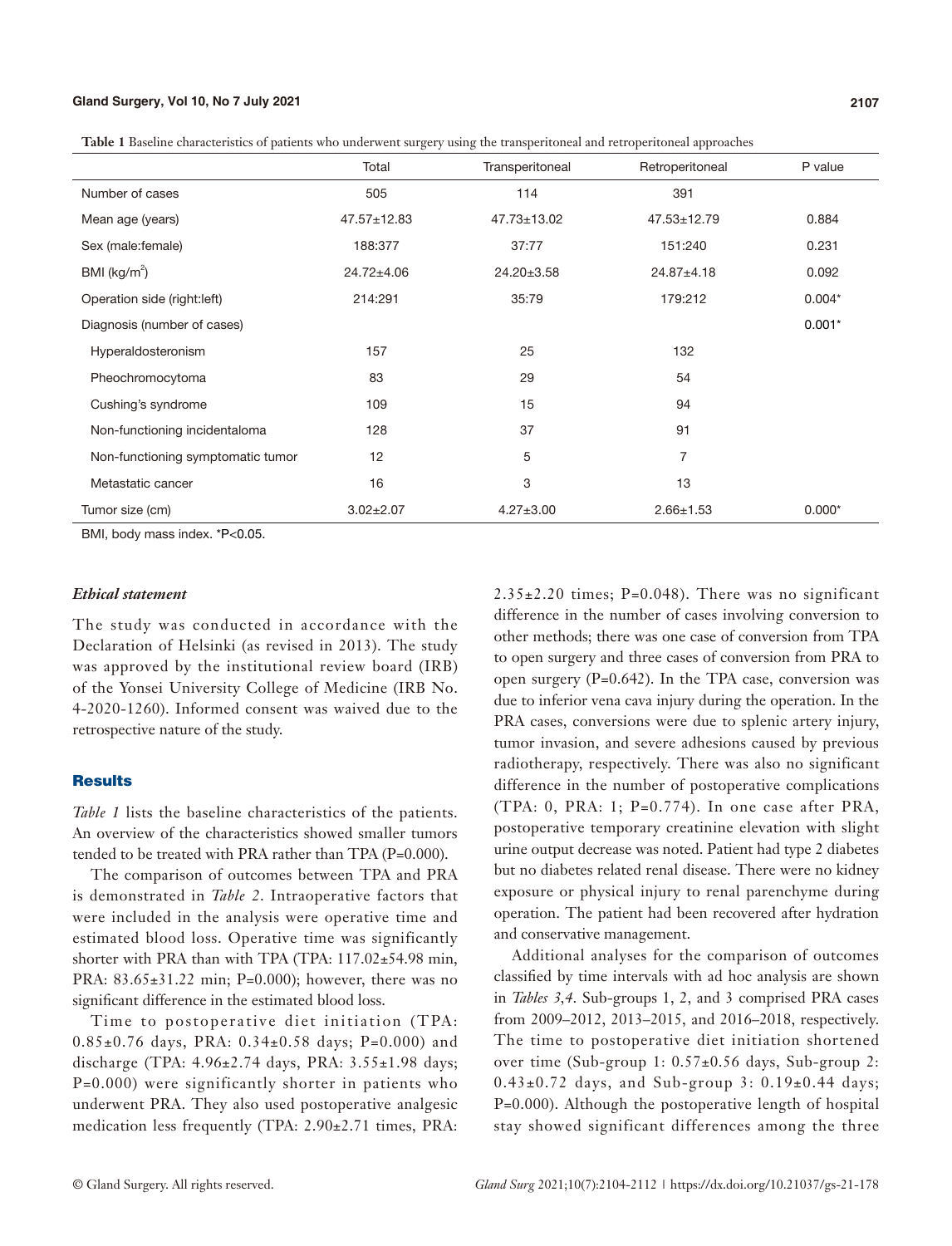#### **2108 Kook et al. Laparoscopic adrenalectomy over a decade**

|                                                       | Transperitoneal | Retroperitoneal | P value  |
|-------------------------------------------------------|-----------------|-----------------|----------|
| Number of cases                                       | 114             | 391             |          |
| Operative time (min)                                  | 117.02±54.98    | 83.65±31.22     | $0.000*$ |
| Estimated blood loss (mL)                             | 161.52, 0-5,800 | 67.34, 0-1,700  | 0.193    |
| Time to post-op diet initiation (days)                | $0.85, 0-5$     | $0.34, 0-5$     | $0.000*$ |
| Post-op hospital stay (days)                          | $4.96, 2 - 21$  | $3.55, 1 - 25$  | $0.000*$ |
| Post-op analgesic use (times)                         | $2.90, 0 - 14$  | $2.35, 0 - 15$  | $0.048*$ |
| Conversion to other methods <sup><math>†</math></sup> |                 | 3               | 0.642    |
| Pos-op complications <sup><math>†</math></sup>        | 0               |                 | 0.774    |

**Table 2** Comparison of outcomes between the transperitoneal and retroperitoneal approaches (including open converted cases)

† Fisher's exact test; \*P<0.05. Post-op, postoperative.

**Table 3** Trends in the outcomes of the retroperitoneal approach (including open converted cases)

|                                 | 2009-2012       | 2013-2015      | 2016-2018       | P value  |
|---------------------------------|-----------------|----------------|-----------------|----------|
| Number of cases                 | 90              | 110            | 191             |          |
| Operative time (min)            | 83.59±25.64     | 83.34±34.26    | 83.86±31.93     | 0.990    |
| Estimated blood loss (mL)       | 180.44, 0–1,700 | 34.65, 0-900   | 32.86, 0-1, 350 | 0.212    |
| Time to post-op diet initiation | $0.57, 0 - 2$   | $0.43, 0 - 5$  | $0.19.0 - 3$    | $0.000*$ |
| Post-op hospital stay (days)    | $3.30, 1 - 10$  | $4.05, 2 - 25$ | $3.55, 2-9$     | $0.008*$ |
| Post-op analgesic use (times)   | 1.56, 0–10      | $2.35, 0 - 10$ | $2.72.0 - 15$   | $0.000*$ |
|                                 |                 |                |                 |          |

 $*P<0.05$ .

**Table 4** Trends in the outcomes of the retroperitoneal approach, post-hoc analysis

| Post-hoc analysis (Games-Howell test) | P value |  |  |  |
|---------------------------------------|---------|--|--|--|
| Time to post-op diet initiation       |         |  |  |  |
| 2009-2012 vs. 2013-2015               | 0.227   |  |  |  |
| 2016-2018                             | 0.000   |  |  |  |
| 2013-2015 vs. 2016-2018               | 0.006   |  |  |  |
| Post-op hospital stay                 |         |  |  |  |
| 2009-2012 vs. 2013-2015               | 0.021   |  |  |  |
| 2016-2018                             | 0.927   |  |  |  |
| 2013-2015 vs. 2016-2018               | 0.015   |  |  |  |
| Post-op analgesic use                 |         |  |  |  |
| 2009-2012 vs. 2013-2015               | 0.026   |  |  |  |
| 2016-2018                             | 0.000   |  |  |  |
| 2013-2015 vs. 2016-2018               | 0.329   |  |  |  |
|                                       |         |  |  |  |

Post-op, postoperative.

sub-groups, the findings were not specific for a longer or shorter duration in the ad hoc analysis (Sub-group 1: 3.30±1.50 days, Sub-group 2: 4.05±3.015 days, and Sub-group 3: 3.55±1.976 days). Postoperative analgesic use increased over time with statistical significance (Sub-group 1: 1.56±1.75 times, Sub-group  $2: 2.35 \pm 2.11$  times, and Sub-group 3:  $2.72 \pm 2.35$  times; P=0.000).

Changes in surgical case selection over time are demonstrated in *Table 5* by the comparison of PRA cases. Tumor size, operation side, and pathologic results were analyzed. The number of left side adrenalectomy and metastatic cancer has been increased at latter stage, but there was no statistically significant differences.

#### **Discussion**

In this study, the comparison of surgical outcomes between PRA and TPA showed that PRA was associated with a shorter operative time, earlier diet initiation, shorter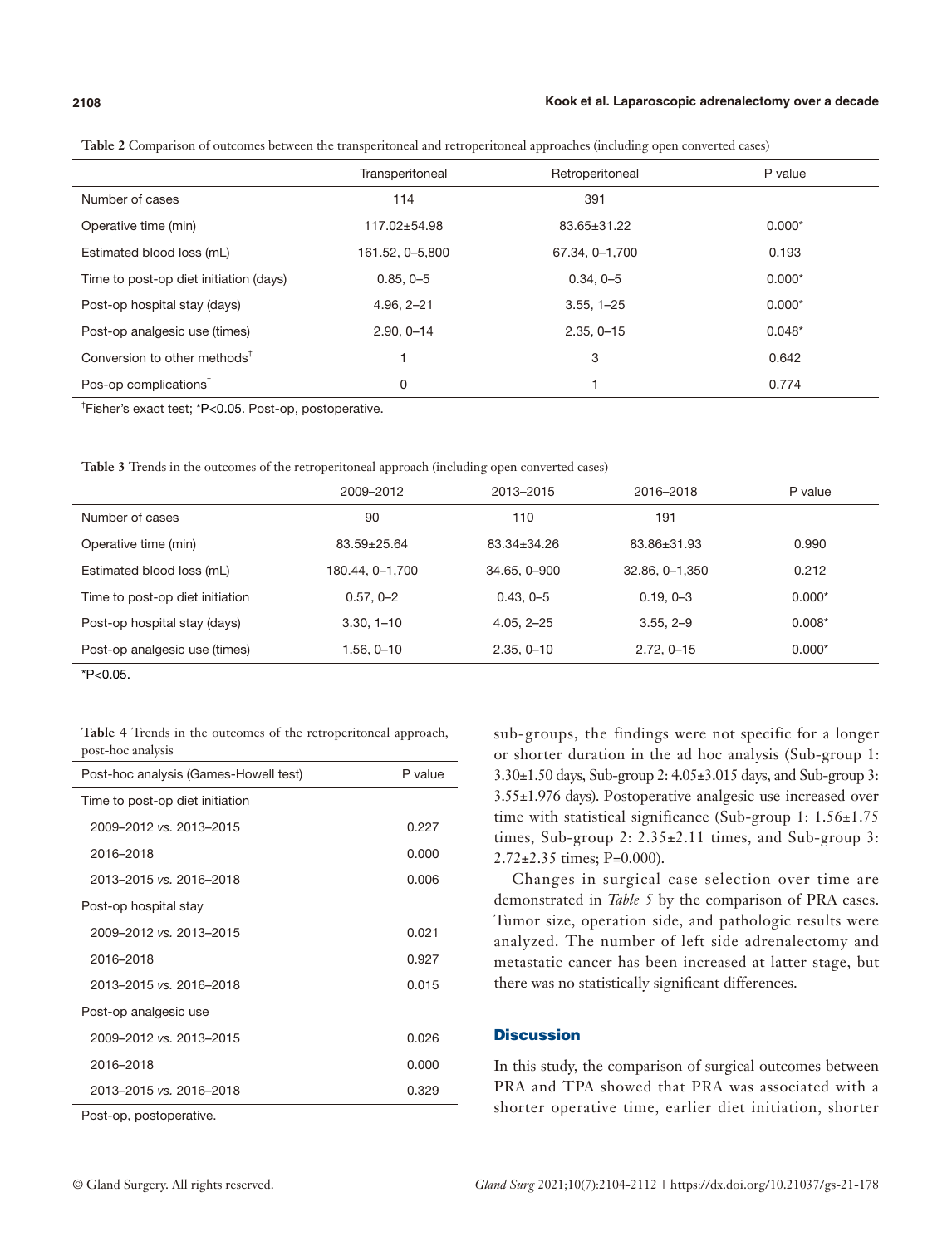#### **Gland Surgery, Vol 10, No 7 July 2021 2109**

| Table 5 Retroperitoneal approach: surgical difficulty comparison (including open converted cases) |  |  |  |
|---------------------------------------------------------------------------------------------------|--|--|--|
|                                                                                                   |  |  |  |

|                                                       | 2009-2012       | 2013-2015       | 2016-2018       | P value |
|-------------------------------------------------------|-----------------|-----------------|-----------------|---------|
| Number of cases                                       | 90              | 110             | 191             |         |
| Operation side (right:left)                           | 46:44           | 56:54           | 77:114          | 0.106   |
| Diagnosis (number of cases) <sup><math>†</math></sup> |                 |                 |                 | 0.037   |
| Hyperaldosteronism                                    | 30              | 38              | 64              |         |
| Pheochromocytoma                                      | 14              | 20              | 20              |         |
| Cushing's syndrome                                    | 18              | 24              | 52              |         |
| Non-functioning incidentaloma                         | 23              | 19              | 49              |         |
| Non-functioning symptomatic tumor                     | 4               |                 | 2               |         |
| Metastatic cancer                                     |                 | 8               | 4               |         |
| Tumor size (cm)                                       | $2.78 \pm 1.54$ | $2.64 \pm 1.48$ | $2.61 \pm 1.55$ | 0.668   |

† Fisher's exact test.

hospital stay, and less frequent analgesic use, without compromising patient safety in terms of open conversion or complication rates. The findings also suggest that better outcomes, in terms of earlier diet initiation, are feasible with accumulation of surgical experience.

Laparoscopic adrenalectomy has become a standard method for treating various adrenal lesions. It has overcome the disadvantages of conventional open surgery, such as long surgical incisions and prolonged hospital stay (3). Although open adrenalectomy should be considered for treating adrenal tumors larger than 8 cm, tumors with malignant features such as local or vascular invasion, recurrent disease, and emergency cases (13,14), the indication for laparoscopic surgery has been expanded with the development of newer instruments and surgical techniques. There are many reports of successful laparoscopic removal of large adrenal masses (15-17). Our center has reported excellent surgical outcomes of laparoscopic adrenalectomy for the management of primary hyperaldosteronism and pheochromocytoma, consistent with the findings of other previous studies (18,19).

There are various laparoscopic approaches to adrenalectomy, including the transperitoneal, lateral retroperitoneal, posterior retroperitoneal, and transthoracic approaches (10,20,21). Among these, the transperitoneal and posterior retroperitoneal approaches are the most common techniques studied. TPA has gained popularity as it offers many advantages such as low morbidity, short hospitalization, improved cosmesis, and rapid recovery, while providing a large and familiar operating field (8,11).

It also permits concomitant operations for intra-abdominal lesions and quick conversion to open surgery in difficult or emergent situations (22). However, its shortcomings include the possibility of intraoperative intra-abdominal organ injury and postoperative adhesions.

Although the operating field for PRA is narrower than that for TPA and the retroperitoneal anatomy is tricky, PRA provides direct and rapid access to the adrenal glands without the need to mobilize the bowels (10). This reduces postoperative ileus and bacterial contamination (23) and results in a shorter operative time, shorter hospital stay, and faster oral intake resumption than those with TPA (11,24). Although PRA is technically challenging because of the unfamiliar operating field (owing to the reverse position of the patient), Barczyński *et al.* reported that this can be overcome by gaining experience with 20–25 cases to flatten the learning curve (25). Several factors may influence case selection for PRA. First, larger tumors are more difficult to remove. Second, left adrenalectomy is traditionally considered more difficult as the gland is positioned beyond the upper pole of the kidney anteriorly. Third, the resection of tumors such as pheochromocytomas is tricky due to risks of catecholamine secretion and bleeding.

In our study, it was found that the difference in operating time over time was not significant. Authors concluded that learning curve might have been flattened during first period with 90 cases. However, more difficult cases like left side adrenalectomy or metastatic cancer have been included more in later stage since the indications for PRA have been gradually expanded in our center. This may have resulted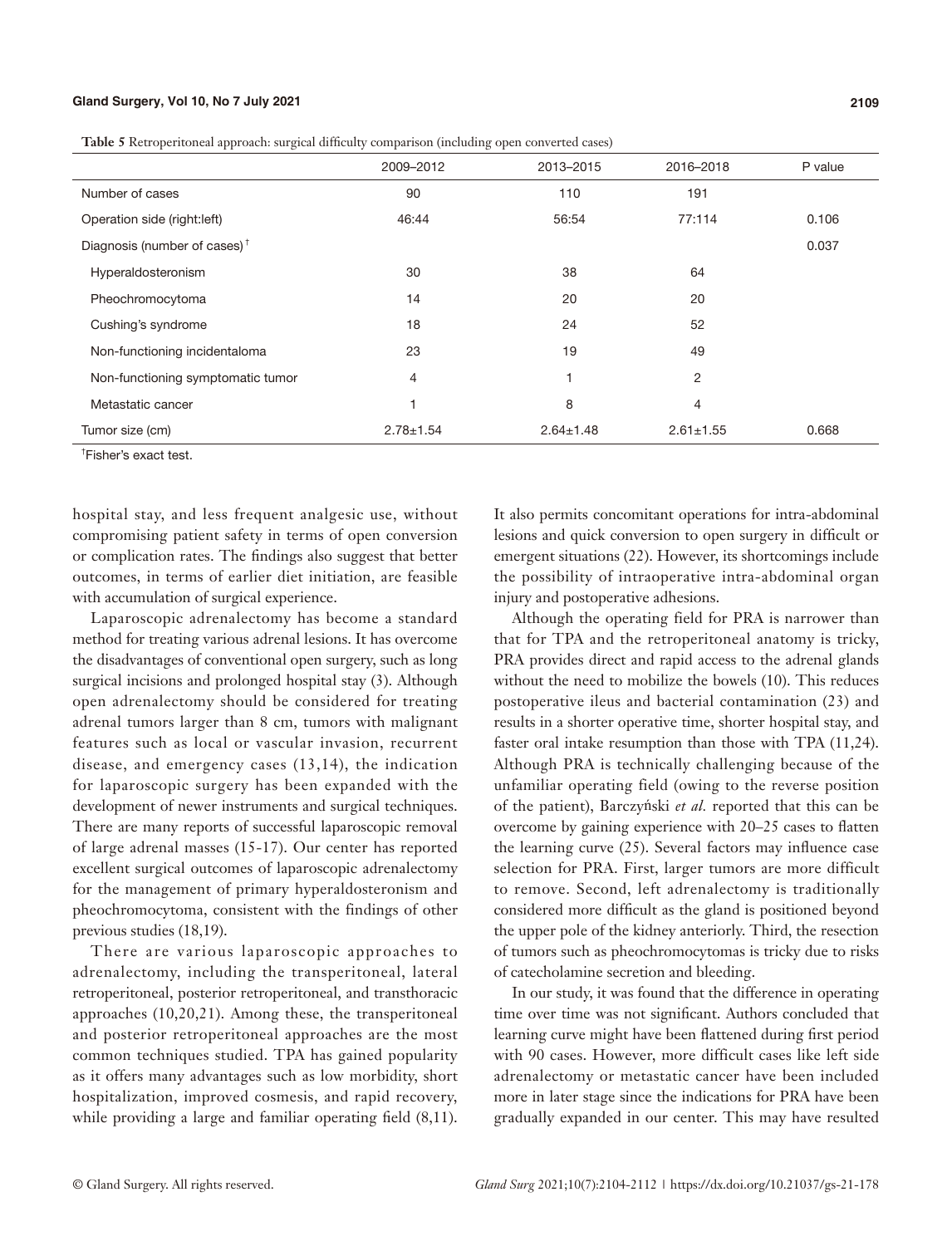in no difference in average operation time between three periods.

Although the complication or conversion to open surgery rate were very low in our constitution, there were three open conversions during PRA. The first one was due to splenic artery injury. Since left adrenal gland is located medially to the spleen and superior to the splenic artery and vein, and lateral to the abdominal aorta, cautious manipulation is required during dissection. In case of obese patients, adipose tissue may block the blood vessels to recognize. Excessive dissection to ventral and inferior direction can injure splenic vessels. Second case was converted to open surgery due to metastatic pancreatic cancer to adrenal gland with wide invasion to adjacent soft tissue. PRA was planned as preoperative imaging study showed small solitary adrenal metastasis, with sufficient consultation with the patient about the possibility of laparotomy. Third patient had severe adhesions to the operating field due to previous radiotherapy which had been done for hepatocellular carcinoma (HCC). Although adrenal metastasis was found at contralateral (left) side, dense fibrous adhesion interfered operation field. In all cases, patients were converted to the open methods and recovered well after surgery.

The one complication case after PRA was temporary creatinine elevation. This can happen due to the intraoperative renal manipulation or renal injury. However, it might related to dehydration and drugs used during anesthesia and operation. Close monitoring for renal function after surgery especially in case of known renal disease or diabetic patients is necessary.

Currently, all adrenalectomies are performed using the posterior retroperitoneal approach in our center, except for large tumor >6 cm or malignant tumor suspected of invading the surrounding organs. However, patient's past history and imaging results should be carefully reviewed when planning surgery. This study adds to previous findings that the feasibility and safety of PRA are comparable to those of conventional TPA. It also suggests that surgical competence can be achieved over time, improving patient outcomes.

Our study has several limitations, mainly due to its retrospective design and small sample size. The decision for diet initiation was based on the operator's experience, without an objective examination for bowel movement. The indications for PRA has been changed over time, tumor size and pathologic results were not controlled between subgroups. Because of the small sample size, a few outlier can affect the trend of the overall statistic. The hospital stay of our PRA cohort was longest during 2009–2012. According to our raw data, patients with metastatic carcinoma which has been operated mostly in this period had longer hospital stay than other cases. In the last period, the number of analgesic use was highest. Three among the four of the open converted operation cases were included at this period. One IVC injury during TPA for 8 cm sized pheochromocytoma and two with malignant invasion and adhesion were those. These patients complained more postoperative pain due to laparotomy wound. This may be interpreted as an inevitable results as the number of operations with higher difficulty increases over time. This study included a simple comparison, and in-depth analysis can be carried out in future studies using the CUSUM learning curve. For better analysis about postoperative analgesic usage, patient surveys using pain scales, such as numerical rating scale or visual analog scale, can be incorporated in future research. However, this single center study can give additional information to the debate about the advances of PRA *vs.* TPA.

### **Conclusions**

In conclusion, PRA is a favorable surgical method that results in similar patient outcomes compared to those of conventional TPA without compromising patient safety. Surgical competence can be achieved early. More research is required to evaluate pain from the patients' perspective and the learning curve from the surgeons' perspective.

#### Acknowledgments

*Funding:* None.

## Footnote

*Reporting Checklist:* The authors have completed the STROBE reporting checklist. Available at [https://dx.doi.](https://dx.doi.org/10.21037/gs-21-178) [org/10.21037/gs-21-178](https://dx.doi.org/10.21037/gs-21-178)

*Data Sharing Statement:* Available at [https://dx.doi.](https://dx.doi.org/10.21037/gs-21-178) [org/10.21037/gs-21-178](https://dx.doi.org/10.21037/gs-21-178)

*Conflicts of Interest:* All authors have completed the ICMJE uniform disclosure form (available at [https://dx.doi.](https://dx.doi.org/10.21037/gs-21-178) [org/10.21037/gs-21-178](https://dx.doi.org/10.21037/gs-21-178)). The authors have no conflicts of interest to declare.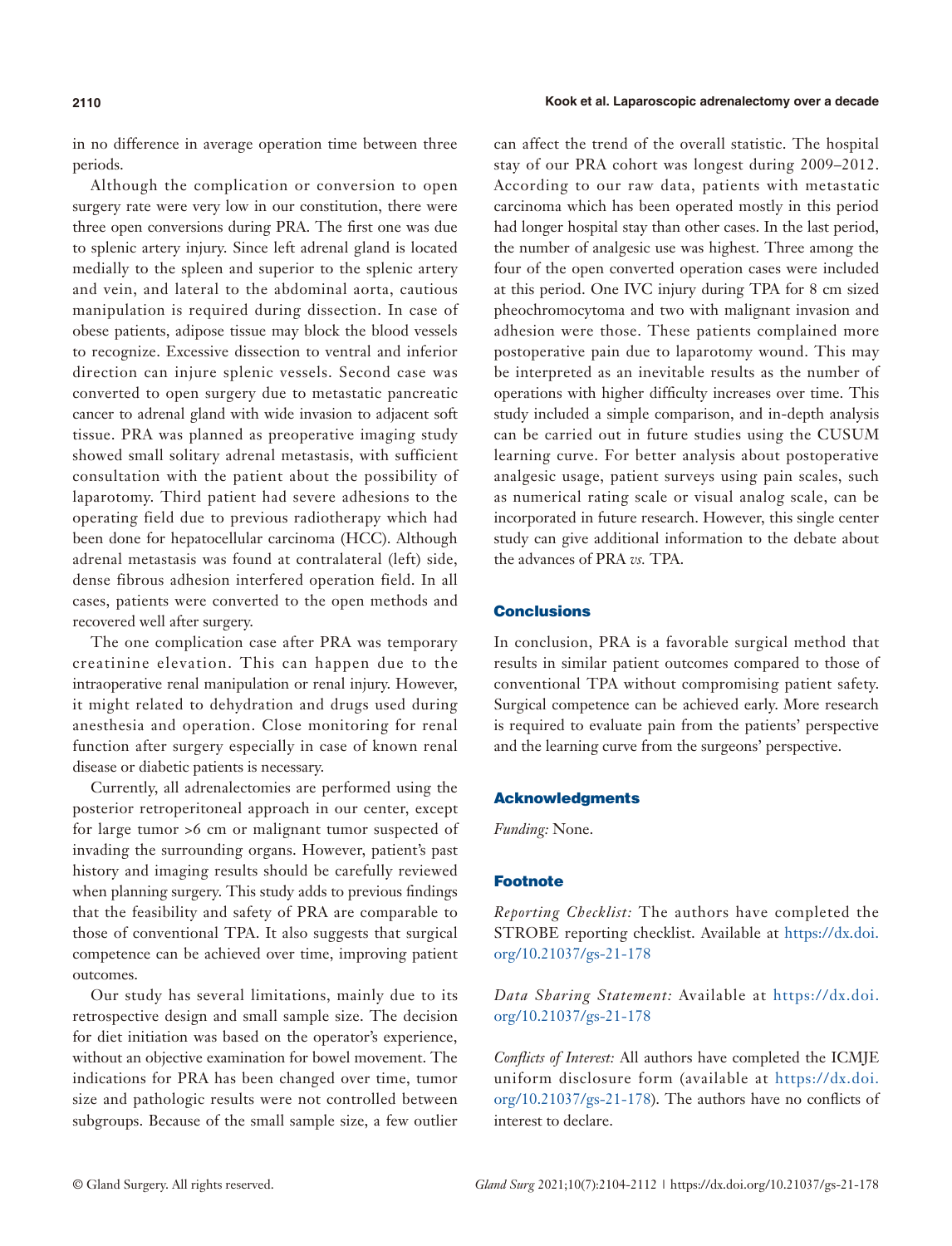#### **Gland Surgery, Vol 10, No 7 July 2021 2111**

*Ethical Statement:* The authors are accountable for all aspects of the work in ensuring that questions related to the accuracy or integrity of any part of the work are appropriately investigated and resolved. The study was conducted in accordance with the Declaration of Helsinki (as revised in 2013). The study was approved by the institutional review board (IRB) of the Yonsei University College of Medicine (IRB No. 4-2020-1260), and individual informed consent for this retrospective analysis was waived.

*Open Access Statement:* This is an Open Access article distributed in accordance with the Creative Commons Attribution-NonCommercial-NoDerivs 4.0 International License (CC BY-NC-ND 4.0), which permits the noncommercial replication and distribution of the article with the strict proviso that no changes or edits are made and the original work is properly cited (including links to both the formal publication through the relevant DOI and the license). See: [https://creativecommons.org/licenses/by-nc-nd/4.0/.](https://creativecommons.org/licenses/by-nc-nd/4.0/)

#### **References**

- 1. Gagner M, Lacroix A, Bolté E. Laparoscopic adrenalectomy in Cushing's syndrome and pheochromocytoma. N Engl J Med 1992;327:1033.
- 2. Assalia A, Gagner M. Laparoscopic adrenalectomy. Br J Surg 2004;91:1259-74.
- 3. Brunt LM, Doherty GM, Norton JA, et al. Laparoscopic adrenalectomy compared to open adrenalectomy for benign adrenal neoplasms. J Am Coll Surg 1996;183:1-10.
- 4. Nicolai N. Laparoscopic adrenalectomy. Tumori 2003;89:556-9.
- 5. Prinz RA. A comparison of laparoscopic and open adrenalectomies. Arch Surg 1995;130:489-92; discussion 92-4.
- 6. Zacharias M, Haese A, Jurczok A, et al. Transperitoneal laparoscopic adrenalectomy: outline of the preoperative management, surgical approach, and outcome. Eur Urol 2006;49:448-59.
- 7. Gill IS. Needlescopic urology: current status. Urol Clin North Am 2001;28:71-83.
- 8. Rubinstein M, Gill IS, Aron M, et al. Prospective, randomized comparison of transperitoneal versus retroperitoneal laparoscopic adrenalectomy. J Urol 2005;174:442-5; discussion 445.
- 9. Walz MK, Peitgen K, Krause U, et al. [Dorsal retroperitoneoscopic adrenalectomy--a new surgical technique]. Zentralbl Chir 1995;120:53-8.
- 10. Li QY, Li F. Laparoscopic adrenalectomy in pheochromocytoma: retroperitoneal approach versus transperitoneal approach. J Endourol 2010;24:1441-5.
- 11. Mohammadi-Fallah MR, Mehdizadeh A, Badalzadeh A, et al. Comparison of transperitoneal versus retroperitoneal laparoscopic adrenalectomy in a prospective randomized study. J Laparoendosc Adv Surg Tech A 2013;23:362-6.
- 12. Lee CR, Walz MK, Park S, et al. A comparative study of the transperitoneal and posterior retroperitoneal approaches for laparoscopic adrenalectomy for adrenal tumors. Ann Surg Oncol 2012;19:2629-34.
- 13. Tiyadath BN, Sukumar S, Saheed CS, et al. Laparoscopic adrenalectomy --- is it any different in phaeochromocytoma and non-phaeochromocytoma? Asian J Surg 2007;30:244-9.
- 14. Taffurelli G, Ricci C, Casadei R, et al. Open adrenalectomy in the era of laparoscopic surgery: a review. Updates Surg 2017;69:135-43.
- 15. MacGillivray DC, Whalen GF, Malchoff CD, et al. Laparoscopic resection of large adrenal tumors. Ann Surg Oncol 2002;9:480-5.
- 16. Tsuru N, Suzuki K, Ushiyama T, et al. Laparoscopic adrenalectomy for large adrenal tumors. J Endourol 2005;19:537-40.
- 17. Boylu U, Oommen M, Lee BR, et al. Laparoscopic adrenalectomy for large adrenal masses: pushing the envelope. J Endourol 2009;23:971-5.
- 18. Kim K, Kim JK, Lee CR, et al. Surgical outcomes of laparoscopic adrenalectomy for primary hyperaldosteronism: 20 years of experience in a single institution. Ann Surg Treat Res 2019;96:223-9.
- 19. Ban EJ, Yap Z, Kandil E, et al. Hemodynamic stability during adrenalectomy for pheochromocytoma: A case control study of posterior retroperitoneal vs lateral transperitoneal approaches. Medicine (Baltimore) 2020;99:e19104.
- 20. Del Pizzo JJ. Transabdominal laparoscopic adrenalectomy. Curr Urol Rep 2003;4:81-6.
- 21. Gill IS, Meraney AM, Thomas JC, et al. Thoracoscopic transdiaphragmatic adrenalectomy: the initial experience. J Urol 2001;165:1875-81.
- 22. Raffaelli M, De Crea C, Bellantone R. Laparoscopic adrenalectomy. Gland Surg 2019;8:S41-S52.
- 23. Munch LC, Gill IS, McRoberts JW. Laparoscopic retroperitoneal renal cystectomy. J Urol 1994;151:135-8.
- 24. Conzo G, Tartaglia E, Gambardella C, et al. Minimally invasive approach for adrenal lesions: Systematic review of laparoscopic versus retroperitoneoscopic adrenalectomy